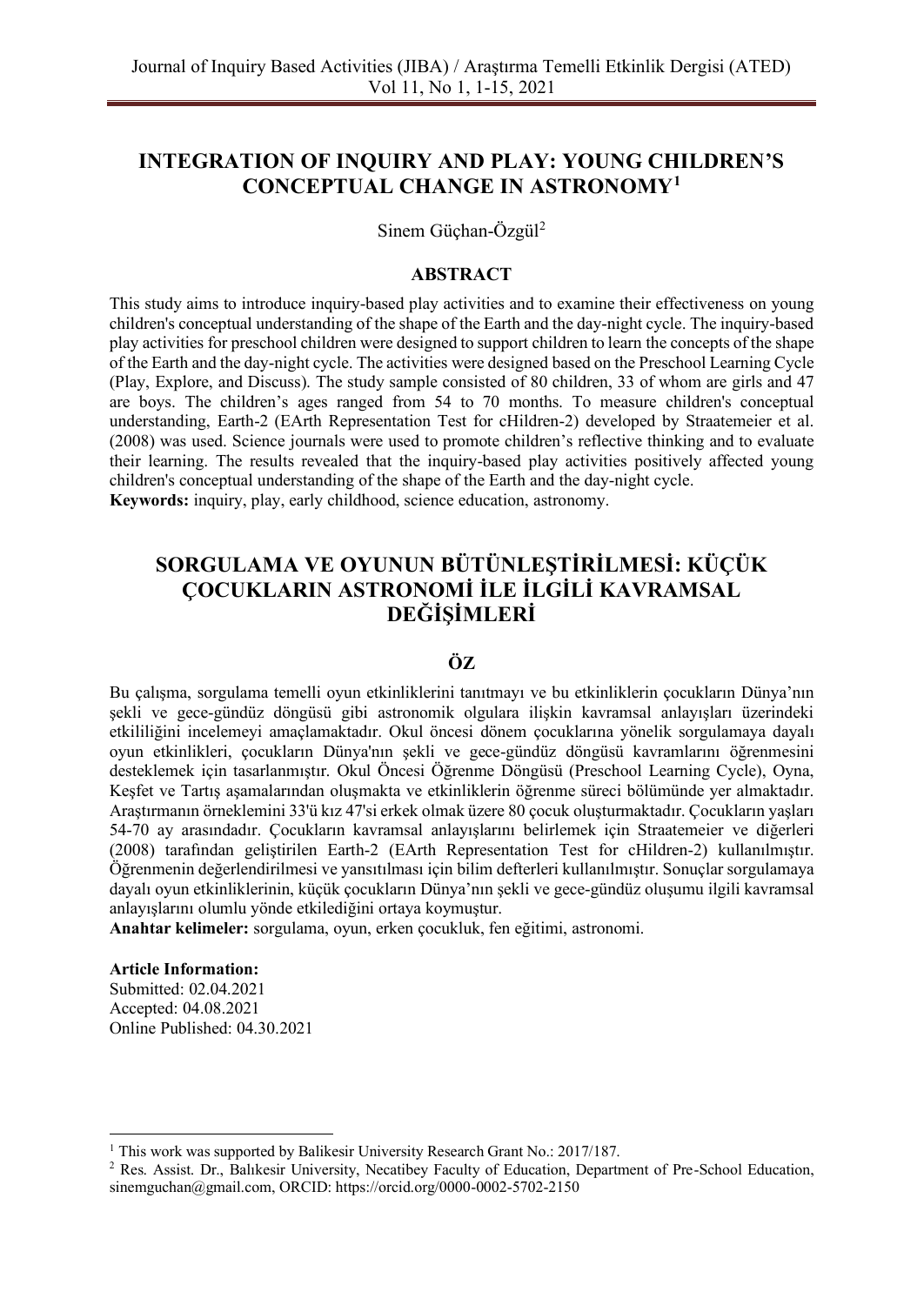#### **INTRODUCTION**

Current thoughts about the importance of early science education derive from the demands for educating scientifically literate individuals and supporting the scientific understanding of children (Watters et al., 2001). There has been a widespread consensus in recent years that children learn science conceptually only when they actively participate in scientific activities (Kuhn & Pease, 2008). Although educators agree that science education should begin in preschool (Eshach & Fried, 2005; Spektor-Levy et al., 2013), there are important knowledge, research, and practice gaps for including science in preschool classes and planning activities that focus on scientific concepts for preschool children (French, 2004; Trundle & Saçkes, 2012). After the National Science Education Standards published by the National Research Council (NRC) in 1996 proposed the inquiry method as an instructional approach (NRC, 1996, 2000), science education literature has begun to emphasize that inquiry-based teaching is one of the most effective ways to develop conceptual understanding of scientific phenomena (Güçhan-Özgül et al., 2018; Samarapungavan et al., 2008).

Inquiry-based science teaching is a method of teaching science that engages students in posing questions, exploring the material, conducting experiments, collecting evidence, and sharing ideas (Padilla, 2010). During the inquiry process, children have opportunities to learn the nature of science by researching science concepts individually or collaboratively and reaching conclusions based on evidence (Kuhn et al., 2000; NRC, 1996). These aspects of inquiry-based teaching make it an effective pedagogical approach that can be used to teach children the nature of science and scientific concepts (Saçkes, 2015).

Inquiry-based teaching in early science education needs to consider some significant aspects and basic principles of early childhood development and education (Tu, 2006). Although the related research argues that young children have an inborn motivation in science and a deep interest in research (Cremin et al., 2015; French, 2004), children's short attention span, desire to engage in physical activities, and developmental levels should be taken into account while planning science activities.

Therefore, the inquiry-based teaching method should be adapted when it is used with early childhood students. In inquiry-based teaching, using additional strategies to increase young children's motivation and active participation can enrich and deepen their learning process. Play "as an act of inquiry" (Youngquist & Pataray-Ching, 2004) is defined as the most natural way to support learning science (Bredekamp & Copple, 2006). Additionally, play is an essential source of active participation, motivation, and learning for young children (Bulunuz, 2012). As Akman and Güçhan-Özgül (2015) argued, play functions as an inner drive to learn and explore; therefore, it can be incorporated into early childhood education activities. Research studies showed that teaching activities involving play improve children's understanding of scientific concepts (Bulunuz, 2012, 2013; Cremin et al., 2015; Güçhan-Özgül et al., 2018). Based on the related literature, play is one of the most effective methods that can be incorporated into inquiry-based activities at the early childhood level. Therefore, play is integrated into the inquiry-based activities in the current study.

## **Preschool Learning Cycle**

The Preschool Learning Cycle (PLC) was used in this study for integrating inquiry and play into early childhood science education activities. The PLC proposed by Trundle and Smith (2017) is designed as a play-based learning cycle for preschool children and is based on Bybee's fivestep learning cycle (Bybee et al., 1989). In PLC, the hearts-on, hands-on, and minds-on approach is adopted (İnan & İnan, 2015). Whereas mindson and hands-on primarily refer to children's intrinsic fascination and investigations about the world, hearts-on relates to children's thoughts and behaviors, including their pleasure, excitement, and love of scientific phenomena (İnan & İnan, 2015).

Trundle and Smith (2017) proposed a threephase design for teaching activities based on the PLC: Play, Explore, and Discuss (Figure 1). In the play phase, children are encouraged to explore the materials, ask questions, and get curious about the concept. This phase focuses on the hearts-on learning. In the explore phase, children are asked to make predictions and observations using scientific process skills and to record them. This is where the hands-on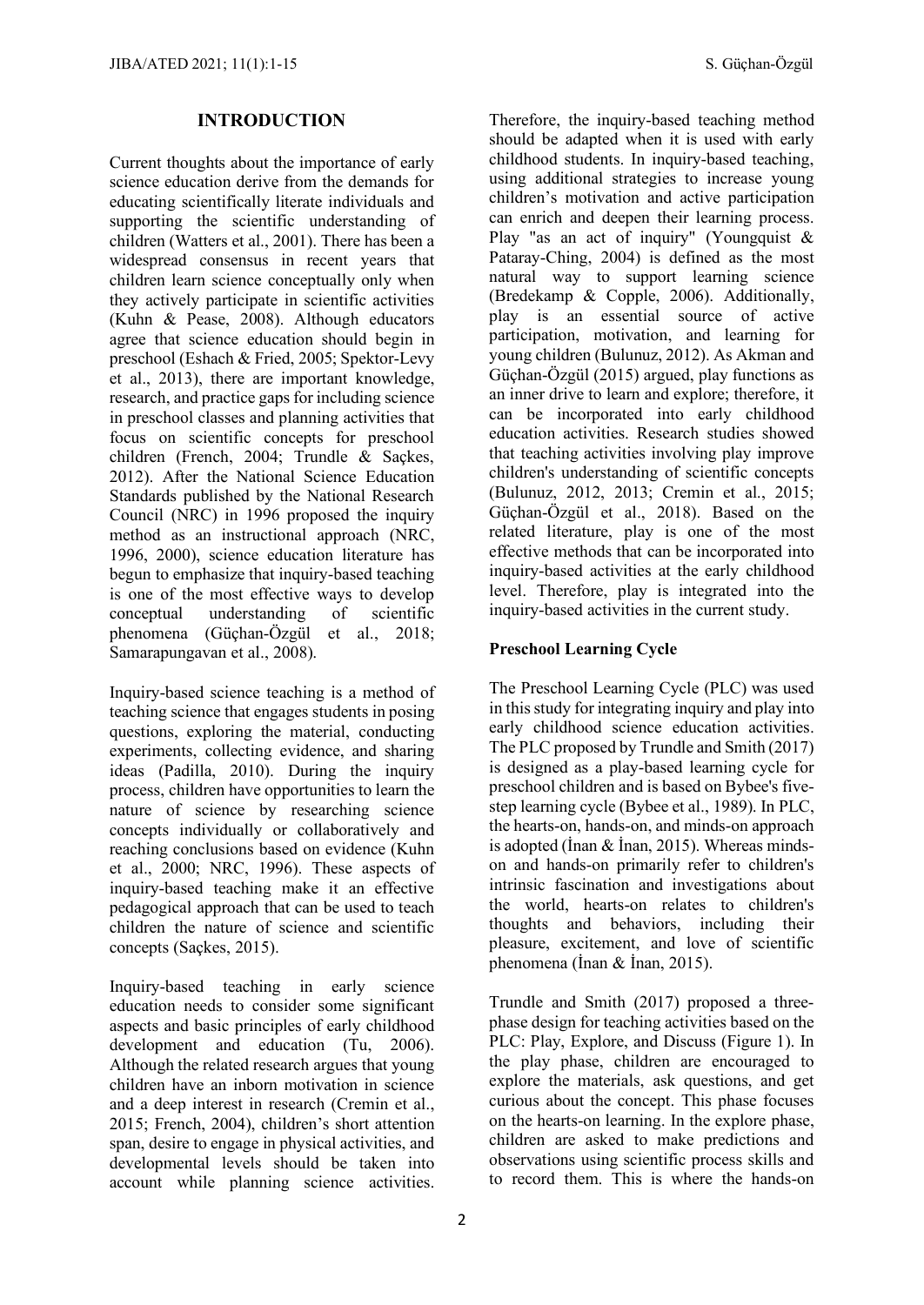learning takes place. Finally, in the discuss phase, they are expected to share the data, evaluate them, create explanations, generate new questions, and reach conclusions. The discuss phase focuses on minds-on learning. As researchers suggest (Trundle & Smith, 2017), the PLC can be an effective method to design inquiry-based science activities for young children's conceptual learning. In this study, the PLC was used to develop activities in astronomy.



**Figure 1.** Preschool Learning Cycle (Trundle & Smith, 2017)

#### **Astronomy Concepts in Early Childhood Education**

Earth and space concepts are fascinating for children (Kallery, 2011; Özsoy, 2012; Saçkes, 2015). That's why children are curious about such concepts as the Earth's and other planets' physical features, the movements of Moon and Sun, and the day-night cycle. This curiosity leads to observations, questions, and interpretations. Even though young children can make accurate observations to explain scientific phenomena about Earth and space concepts, many research studies with children from various backgrounds indicate that children struggle to understand scientific facts of astronomical phenomena (Kampeza, 2006; Küçüközer & Bostan, 2010; Özsoy, 2012; Saçkes et al., 2016; Tao et al., 2013; Vosniadou et al., 2004).

Vosniadou and Brewer's (1992, 1994) research on children's conceptual understanding about the shape of the Earth and the day-night cycle revealed that children might have three different mental models about these scientific phenomena. These mental models were identified as (1) the initial model, (2) the synthetic model, and (3) the scientific model.

These models serve as a framework to understand children's conception of the physical features of Earth and the day-night cycle. *Initial models* are derived from daily observations/experiences and do not necessarily correlate with scientific knowledge. *Synthetic models* are blended with everyday experiences and cultural/instructional knowledge and may not be aligned with scientific knowledge. On the other hand, *scientific models* consist of understandings that correlate with the explanations of science. Children begin school with naive theories about astronomical phenomena that might be different from scientific explanations and that need to be addressed in science lessons. In this context, astronomy education at an early age serves to reveal and address possible misconceptions about the shape of the Earth and the day-night cycle (Ampartzaki & Kalogiannakis, 2016).

Preschool Curriculum (Ministry of National Education [MoNE], 2013) implemented in Turkish classrooms covers scientific concepts such as day and night, celestial bodies, and Earth. One of the prominent features of the curriculum is that it promotes activities that facilitate the integration of multiple disciplines and developmental areas. Thus, integration of inquiry-based activities and play into the preschool learning process could be a logical and practical way to teach scientific concepts and astronomical phenomena. This study aims to introduce inquiry-based play activities about the shape of the Earth and the day-night cycle and to examine their effectiveness on the conceptual understanding of young children.

#### **METHODS**

The study was designed as an embedded experimental model of mixed methods where quantitative and qualitative data were collected and analyzed in a pre-test post-test quasiexperimental design (Creswell, 2014). Data were gathered from multiple sources at various time points during the intervention procedure to evaluate the effectiveness of inquiry-based play activities. The participants consisted of 80 children (33 girls and 47 boys). At the time of the study, the children's ages ranged from 54 to 70 months. The necessary legal and ethical permissions were obtained from the local provincial directorate of national education.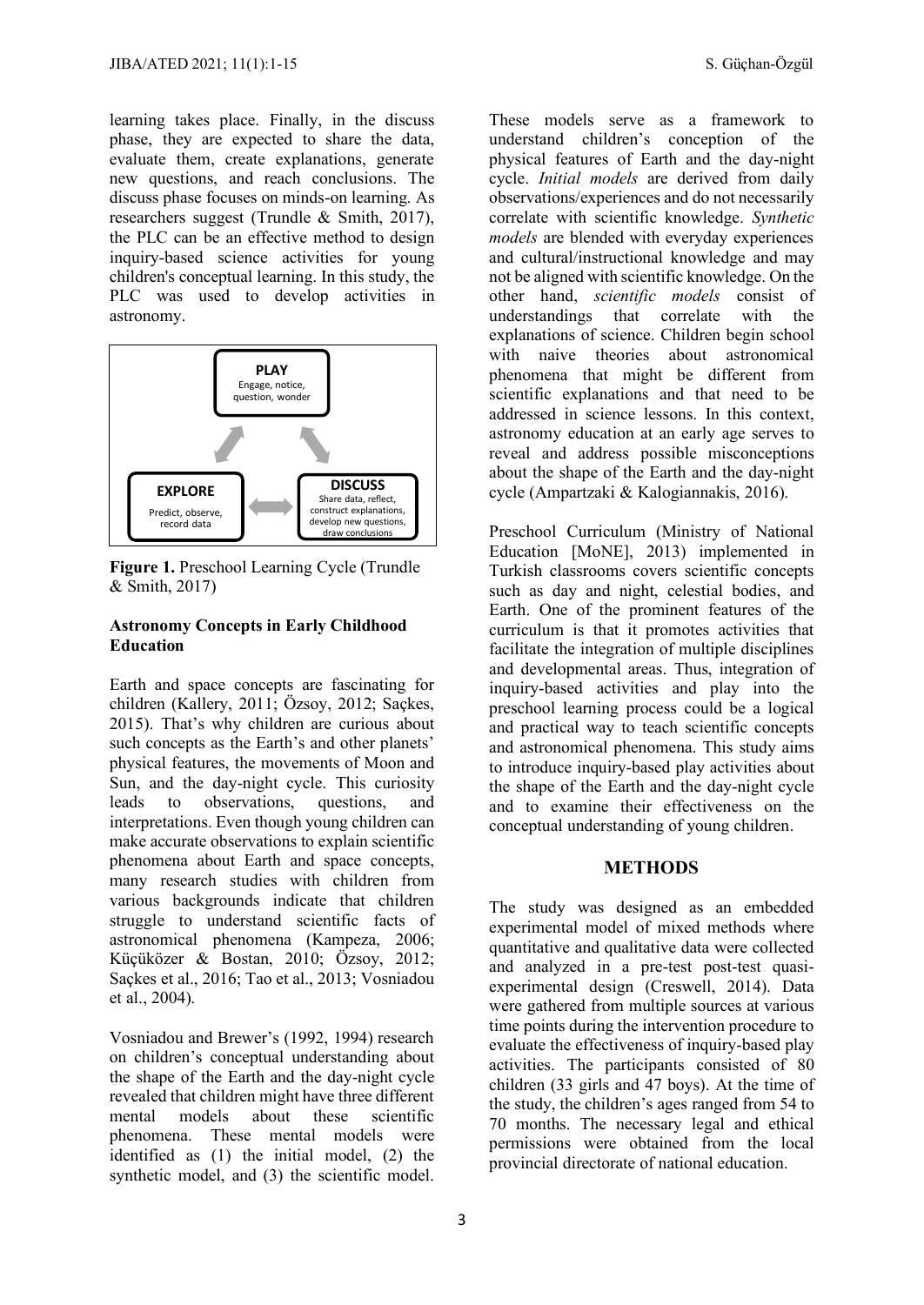The experimental intervention was implemented in the 2017-2018 academic year in six classes by the preschool teachers. Before implementing the inquiry-based activities, six preschool teachers of those classrooms were engaged in a professional development activity where they learned about the theoretical background of the study, practiced inquirybased activities, and reflected on inquiry-based teaching.

#### **Data Collection Tools and Analysis**

The quantitative data source of the study included a pre-test and post-test. In order to measure the children's conceptual understanding of the shape of the Earth and the day-night cycle, Earth-2 (EArth Representation Test for cHildren-2) developed by Straatemeier et al. (2008) was used both as the pre- and posttest. The pre-test was administered before the intervention and the post-test was administered in a 2-week time frame after the intervention. The adaptation study of Earth-2 for Turkish children was carried out by Güçhan-Özgül and Saçkes (2015). Both Straatemeier et al. (2008) and Güçhan-Özgül and Saçkes (2015) reported that the test had high internal consistency with the Cronbach Alpha values of .79 and .69, respectively.

The Earth-2 is a structured, non-verbal, and forced-choice paper-pencil test designed to be used with young children. Earth-2 consists of 10 questions, including a sample question. The test includes seven questions for the shape of the Earth and two questions for the day-night cycle. In this study, the test questions were asked verbally to the participating children by the researcher (author); they were asked to show and / or express the answers and these answers were audio-recorded. The questions of Earth-2 allow to determine children's conceptual models (initial, synthetic, and scientific) regarding the shape of the Earth and the daynight cycle (Vosniadou & Brewer, 1992;1994). The researcher prepared a table to code the children's answers based on the conceptual models. Accordingly, children's responses to the test questions were coded as 0 (initial), 1 (synthetic), or 2 (scientific). In order to test the effectiveness of the inquiry-based play activities, the data obtained in the pre-test and post-test were analyzed using paired samples t-Test technique for different measurement time pairs. SPSS version 20 was used to analyze the data.

The qualitative data source of the study was children's science journals. Science journals allow students to record their observations during inquiry-based activities and provide researchers with opportunities to understand students' conceptual learning (Uysal et al., 2016). journal pages are preferred to guide children while recording their experiences, observations, and ideas in early childhood classrooms. In the current study, the children's drawings on semi-structured science journals were analyzed according to the mental model theory and its assumptions about the related phenomena (Vosniadou & Brewer, 1992;1994). These assumptions are based on scientific knowledge and enable to differentiate children's mental models, whether they are scientific (SC), initial (I), or synthetic (SY).

# **ACTIVITY IMPLEMENTATION**

The inquiry-based play activities were designed in light of the science teaching standards of NRC (2012) and the preschool curriculum of MoNE (2013). The science teaching standards address the concepts of the shape of the Earth and the day-night cycle under the main title of Earth and Space Sciences (NRC, 2012). The activities were planned using the activity format given in the preschool curriculum of MoNE (2013). In addition to the learning objectives and performance indicators of the preschool curriculum (MoNE, 2013), additional learning objectives and performance indicators were determined based on the related literature of preschool science education to guide the design of the teaching and assessment processes of the activities (Table 1).

The inquiry-based play activities planned in this study are grounded in the scientific knowledge about the concepts of Earth, gravity, celestial bodies, and day-and-night. The activities aim to develop students' inquiry skills and to enhance their conceptual understanding about the shape of the Earth and the day-night cycle. To achieve these aims, developmentally appropriate teaching approaches such as play, exploratory learning, and collaborative learning are used based on the PLC. Each activity consisted of the Play, Explore, and Discuss phases of the PLC.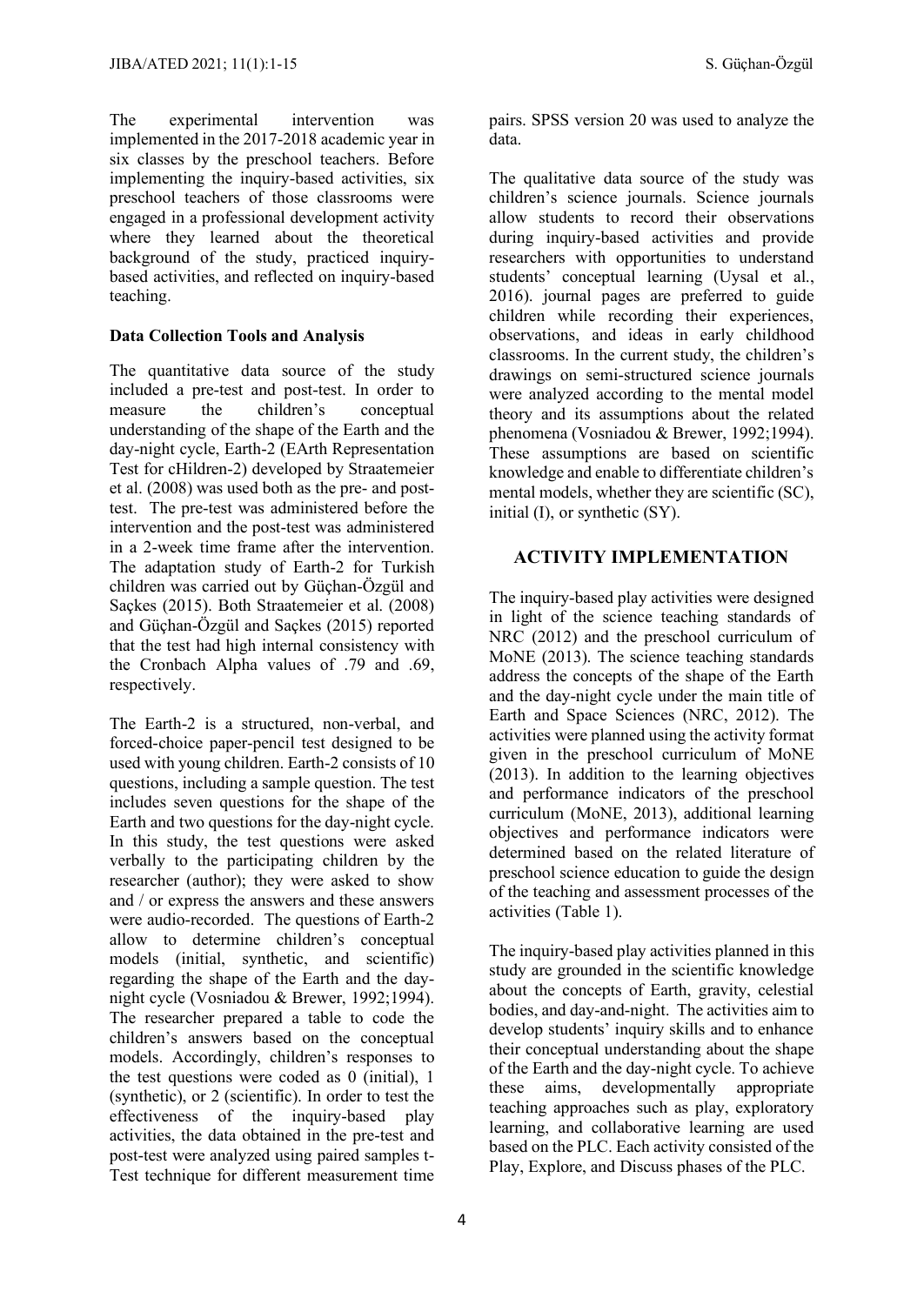| <b>Cognitive Development</b>                        |
|-----------------------------------------------------|
| Learning Objective (LO) 2. Makes predictions        |
| about objects/situations/events.                    |
| LO 3. Remembers prior perceptions.                  |
| LO 5. Observes objects and entities.                |
| LO 6. Pairs objects and entities according to their |
| characteristics.                                    |
| LO 7. Groups objects and entities according to      |
| their characteristics.                              |
| LO 10. Follows spatial directions.                  |
| LO 17. Construct cause and effect relationships.    |
| Additional LO 22. Explains the shape of the Earth   |
| in a scientific way.                                |
| Additional LO 23. Explains the differences          |
| between day and night.                              |
| Additional LO 24. Explains the day-night cycle in   |
| a scientific way.                                   |
| <b>Language Development</b>                         |
| for communication<br>LO 5. Uses language            |
| purposes.                                           |
| LO 7. Understands the meaning of what s/he          |
| listens/watches.                                    |
| LO 8. Expresses what s/he listens/watches in        |
| various ways.                                       |
| <b>Social-Emotional Development</b>                 |
| LO 3. Expresses her/himself in creative ways.       |
| LO 9. Explains different cultural characteristics.  |
| <b>Motor Development</b>                            |
| LO 1. Performs gross motor movements.               |
| LO 3. Performs movements that require object        |
|                                                     |

**Table 1.** Learning Objectives Addressed in the Activities

control.

LO 4. Perform movements that require fine motor skills.

The activities follow a progression from general to specific and from simple to complex, and at the same time, there is a hierarchical order to ensure a conceptual consistency between the activities. For example, activities related to the characteristics of Earth are followed by the activities related to gravity and the shape of the Earth. Afterwards, the activities related to the day-night cycle take place. There are a total of 12 activities with four activities related to the shape of the Earth and eight activities related to the day-night cycle. All activities were implemented using an integrated approach as suggested by the preschool curriculum (MoNE, 2013). The integrated disciplines mainly include science, language arts, drama, and physical education. Each activity takes about 45-90 minutes of classroom time. The second and the  $12<sup>th</sup>$  activities will be described in detail. The names, order, and brief content of the other 10 inquiry-based play activities are as follows:

#### **Activity 1: Getting to Know our Earth**

In this activity, children get to know Earth by playing a game that includes planets and celestial bodies and encourages children to express their prior knowledge. The teacher plays a music. Children wear planet badges and dance until the music stops. Then, they pair with a student standing nearby and talk about the planet or the celestial body that they have on their badges. The teacher observes children and takes notes about their conversations particularly the questions that they ask to each other. After the game is over, the teacher reads the questions that she noted and asks children to think about the questions. Teachers should have books, magazines, and documentaries about astronomy and Earth in the classroom for children to examine. At the end of the research process, the class reviews the questions and shares their answers with each other.

#### **Activity 3: The Shape of the Earth**

At the beginning of the activity, children are encouraged to interact with Earth models, maps, and atlas. The following questions are posed to the students to promote inquiry: What is the shape of the Earth? Might there be a place where the world ends? Where does a walk starting from any point of the Earth end? This activity mainly focuses on different countries and people from different cultures. Children's literature books were used for introducing various cultures and nations. The countries mentioned in the book are located on the Earth model. Children are encouraged to recognize that people can live on different parts, top or bottom, of the Earth. The questions asked in the beginning are revisited again using the Earth model.

#### **Activity 4: Question Wheel**

This activity includes a game that is played by spinning a question wheel. The game requires children to answer "what if" questions about the shape of the Earth and to perform the tasks on the question wheel. Some examples of questions are as follows: What would happen if the Earth were flat? Where would you end up if you walked straight without stopping? What would happen if the world did not rotate? An example task is "Find the badges hidden under the objects that have an Earth-like shape." Teachers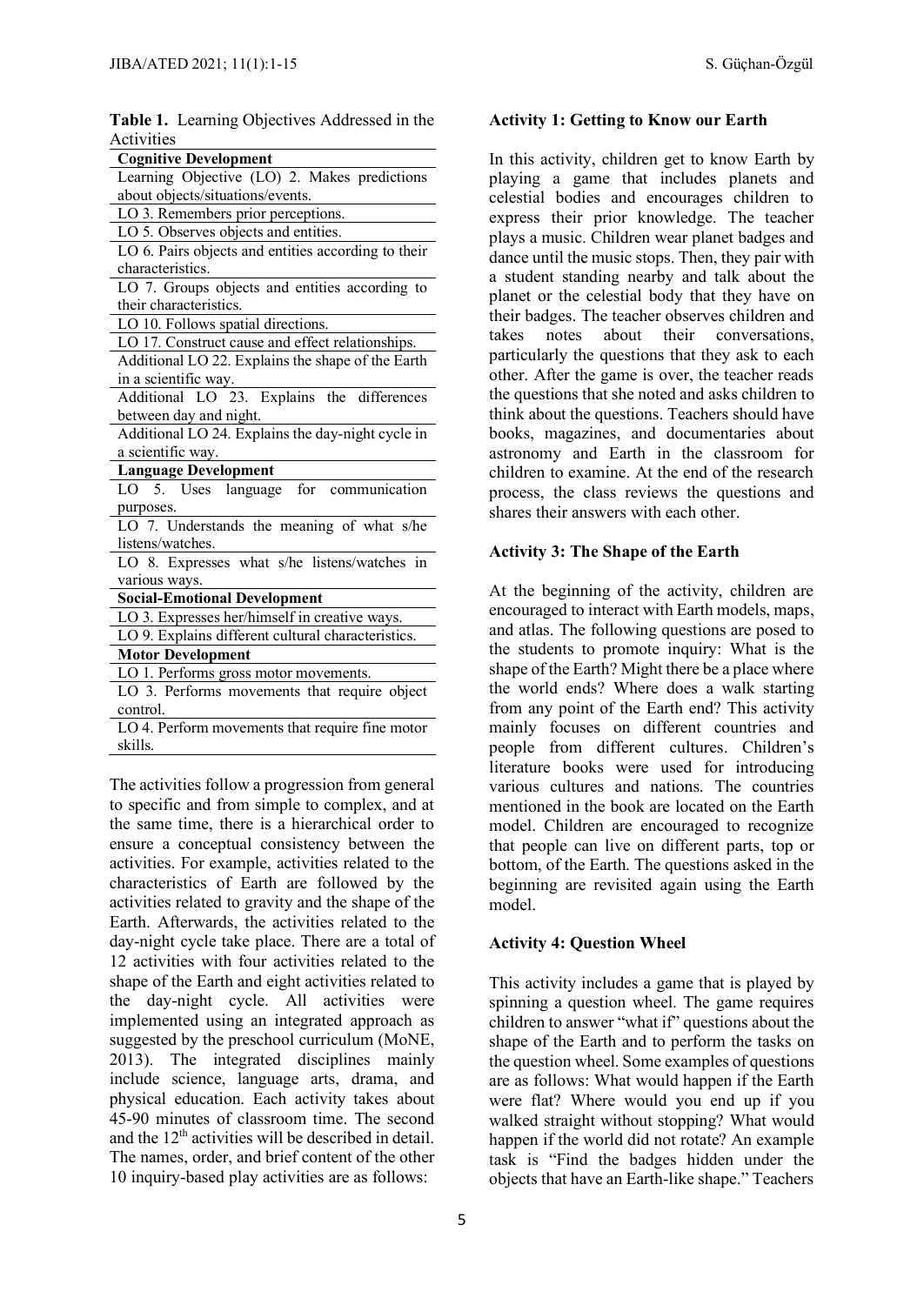can prepare the question wheel by using a cardboard and making a hole in the middle of it to place a small ball. The small ball placed in the middle will make the wheel spin.

## **Activity 5: Light and Shadow**

There are flashlights and different materials (transparent, translucent, non-transparent, ball, hand puppet, etc.) in one corner of the classroom. Children examine these materials in pairs and experience the concepts of light and<br>shadow. The teacher makes scientific shadow. The teacher makes scientific explanations about shadow and light. S/he draws attention to the differences between light and dark surfaces. Students are encouraged to discuss the following questions: How do we see our surroundings during daytime? How do we see in the dark? How are the day and night sky alike and different?

## **Activity 6: Day and Night Story**

The children are asked what they know about day and night. They talk about the activities that they do during the day and during the night. A scientific story book about day and night is read. Questions about the scientific explanations in the book are asked to children: Why is there day and night? What do we know about the moon and stars? What comes to your mind when you talk about sleep and dreams? What do we know about the Sun? Afterwards, the explanations in the book are read. The teacher summarizes what has been discussed about the day and night.

# **Activity 7: Day Sky Observation**

This activity starts with a well-known hidden object game. The teacher prepares cards on which there are celestial bodies and hides them in different places of the classroom. The children are asked to find these cards according to the directions of "day and night" instead of "hot and cold." Then, an outdoor activity takes place. Children go outside to observe the daytime sky. While they are observing, they seek to answer the following questions: What is the day sky like? Can we see the Sun? (The children are told not to look at the Sun directly and are informed about the dangers of staring at the Sun.) What else do we see in the sky? Can we see the Moon in the daytime? Can we see the stars? Observations are recorded in the science journals and are discussed in the class. The

detailed lesson plan of this activity is given in the Appendix as an example lesson plan.

## **Activity 8: Night Sky Observation**

In this activity, a technology-assisted learning environment is required. As the observation of the night sky during the daytime is not possible, an application named *Stellarium* is used to help children observe the night sky (Zotti, 2021). This application is available on the internet and is free to download. The night view is examined according to the date of the activity with the children, and they are asked to record this observation in their science journals. The questions about the characteristics of the night sky (e.g., the color of it, the appearance of celestial objects) guide children's observations. The teacher facilitates a whole class discussion using the children's science journal drawings and the following questions: Why is the night sky dark? Which celestial objects did you see in the night sky? What did you record? Could you see the Sun in the sky?

# **Activity 9: Sensory Bottles**

This activity integrates science with art and play. Children prepare sensory bottles using plastic bottles, paints, and craft materials to represent the day and night sky. Each small group of children have their own day and night bottles, and then they put all the bottles together to play bowling. Children win stickers and stick them on their science journals. Differences and similarities between the day and night sky are discussed.

# **Activity 10: Day and Night**

This is an integrated science and drama activity. A circle is drawn on the ground using electrical tape. This circle represents the Earth. The classroom lights are turned off, and a dimly dark environment is created. Children are asked to gather on the circle and walk around it slowly, representing the rotation of the Earth. A child is asked to pretend to be the sun using a flashlight at a corner of the class. Based on their location on the circle with respect to the sun, the children decide whether they are in the night or daytime. While the children are rotating around the circle, the teacher plays music, and then suddenly stops it. When the music stops, children in the dark side act night routines, and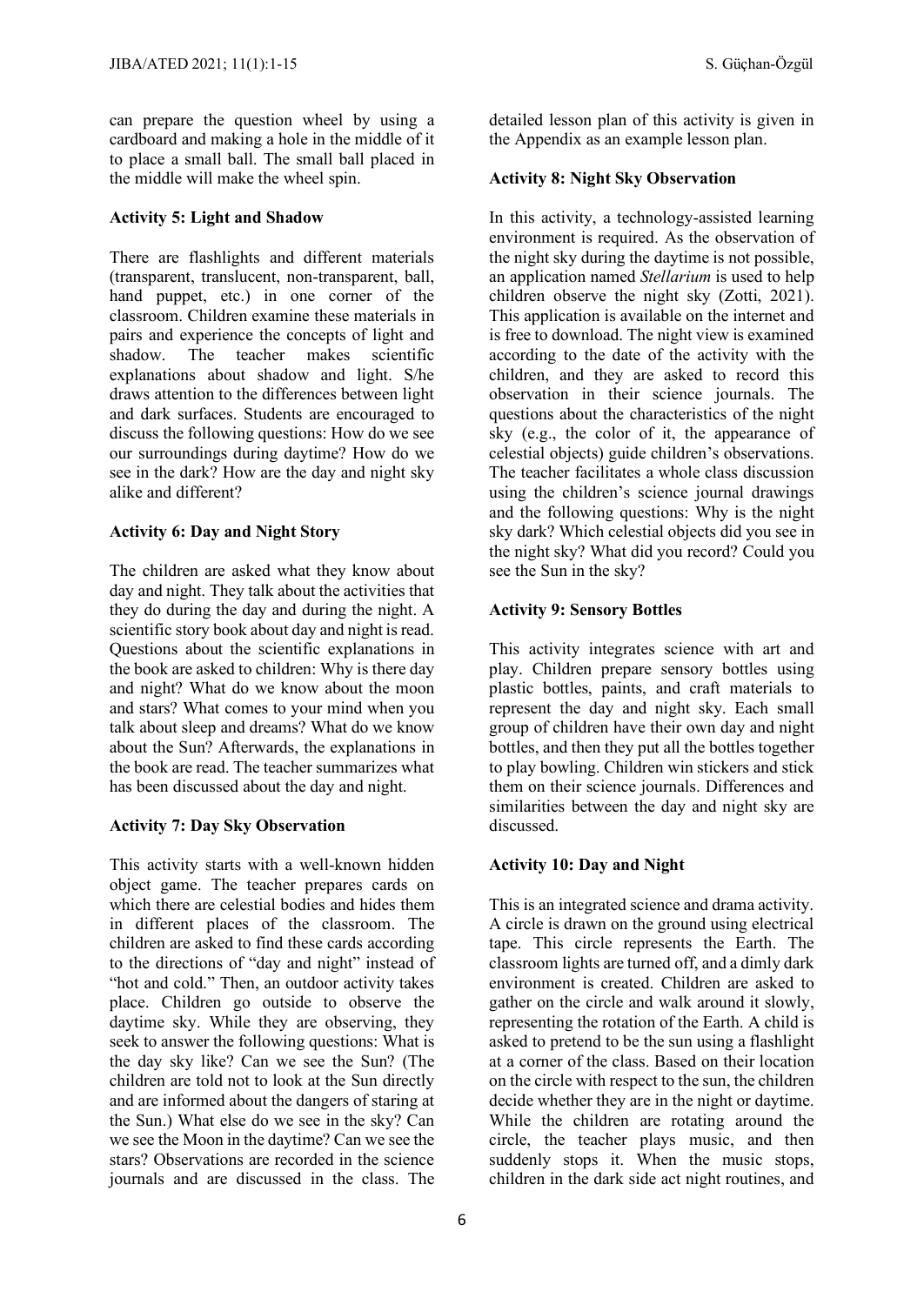children in the daytime pretends to be doing the daytime routines. Children ask questions and share explanations about the day-night cycle during the discussion of the activity. The teacher introduces the scientific explanation of the day-night cycle.

## **Activity 11: Day and Night on Earth**

A question-answer game known as "Scavenger hunt" is introduced to children. Hidden question cards are found by following a map previously prepared by the teacher. The questions are read one by one by the teacher, and the children share their answers. The children are asked to stick their cards in their science journals and make drawings to answer the questions on the cards. Questions may include concepts related to the shape of the Earth and the day-night cycle.

In the following sections, Activity 2 and Activity 12 will be described in detail. Activity 2 is about the shape of the Earth and Activity 12 is related to the day-night cycle.

# **Activity 2: Gravity**

## *Learning Objectives*

This activity targets the learning objectives 2, 7, and 22 in the cognitive development domain; the learning objective 4 in the motor development domain; and the learning objectives 7 and 8 in the language development domain (Table 1).

#### *Materials*

The following materials are needed for this activity: an Earth model, magnets, feathers, balls, potatoes, paper planes, balloons, and stones. The Earth model preferably should be divisible into two parts. This is required for the gravity experiment in the *explore* phase. The teachers and the researcher created the Earth model used in the activity (Photograph 1).

## *Play*

Children were allowed to play with and experience the materials freely. They investigated the materials mainly in terms of physical properties during the free play, and began to role-play such as juggling with stones, cooking with potatoes, and flying paper planes.

Then, the teacher asked, "Which of these materials can fly in the air?" and "Which ones would fall down to the ground?" The children shared their predictions regarding the teacher's questions and explained their reasoning. The children's answers were generally related to the objects' weight. For example, one boy spoke "the paper plane would fly, but the stone would crash to the ground because it is too heavy." The children recorded their predictions in the science journals.



Photograph 1. The Earth Model

## *Explore*

In this phase, the children tested their predictions that they made in the play phase. Each object was put in the air and the outcome was observed (Photograph 2).



**Photograph 2.** Gravity Experience

The children compared their predictions to the actual outcomes. The teacher explained that what causes the objects to fall down to the ground is gravity. It is an inward force from the center of the Earth and prevents objects on Earth from flying off into the space. This situation is experienced by splitting the earth model into two parts and holding a magnet inside (Photograph 1). Then, some objects were put on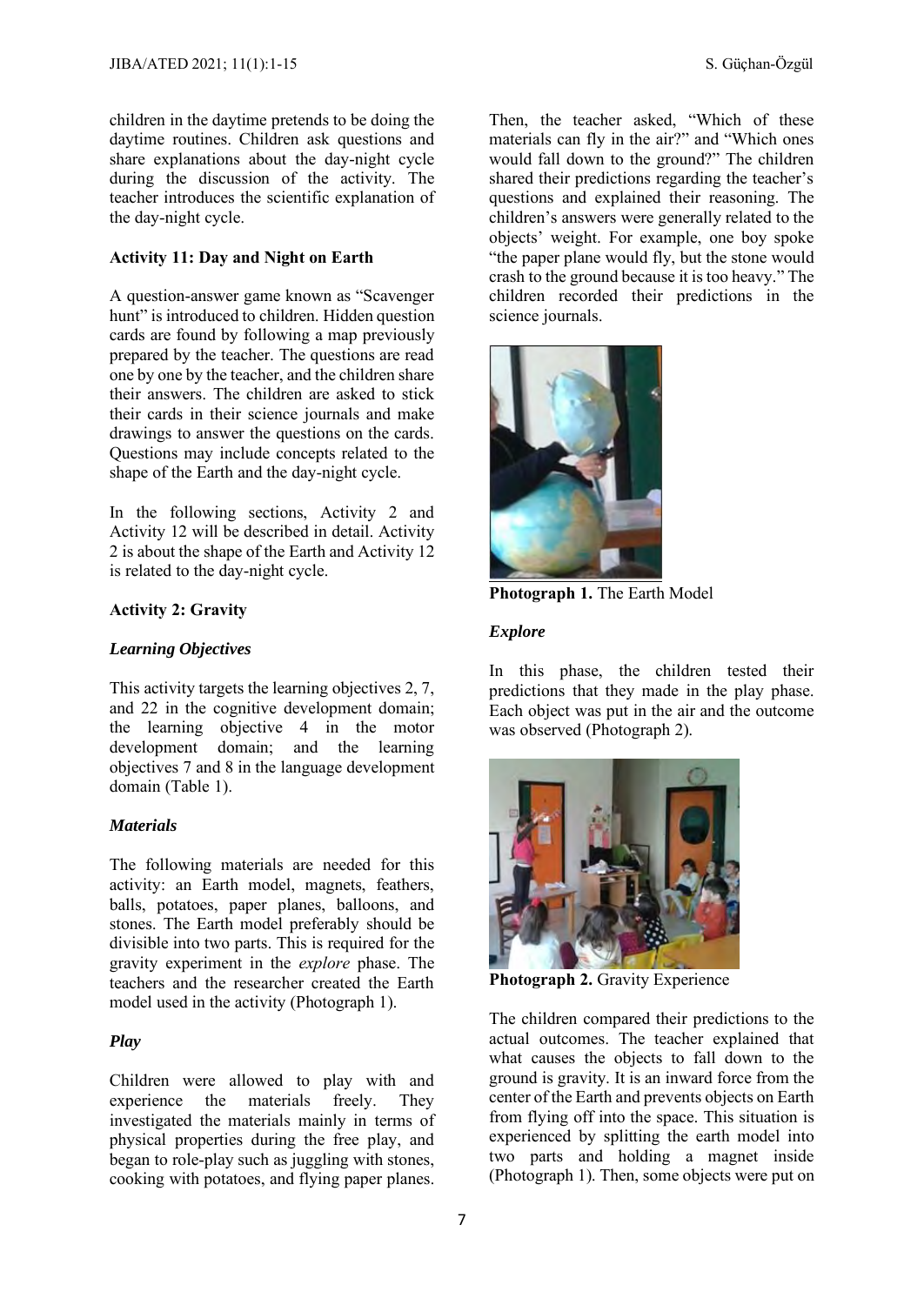the outside of the earth model. The children observed that the objects stayed on the surface due to the magnet's force and did not fall down.

## *Discuss*

The children discussed that gravity allows living things to live in any part of the Earth just like the objects that stayed on the Earth's surface in the experiment. They also discussed about the free fall experiment where they tested which object would float in the air and which would fall down. They drew in their science journals about what they observed and learned in the explore phase of the activity.

## **Activity 12: Sky, Cave, Day, Night**

## *Learning Objectives*

This activity targets the learning objectives 3, 5, 10, and 24 in the cognitive development domain and the learning objectives 1 and 4 in the motor development domain (Table 1).

# *Materials*

The following materials are needed for this activity: an Earth model that can rotate around its own axis, flashlight, stickers, 3D objects (e.g., animal figures, cars), play dough.

# *Play*

The chairs were placed in a circle. The leader of the game (teacher) stood in the middle. The other players sat down. When the game leader said the following words, the players performed the specified actions (Photograph 3).

Sky: Sit on the chair, raise your arms! Cave: Get under the chair! Day: Face the chair! Night: Turn your back to the chair!



**Photograph 3.** Sky, Cave, Day, Night Game

Precautions should be taken against the dangers that may occur during the game. Each player was given a sticker when s/he made a mistake, and the game continued until each player received a sticker.

# *Explore*

The classroom was made dim. The teacher asked the children what they knew about the day and night cycle. After the children shared their prior knowledge, the teacher said that they would use a flashlight as the sun in the activity. An Earth model which can rotate around its axis was introduced to the class. The Earth model was placed directly opposite of the sun (flashlight). Some of the countries that the children knew were located on the Earth model, and 3D objects (e.g., animal figures, cars) were stuck on the Earth model (according to the country's place). Students explored the model by rotating it and examined what parts of the Earth receive light from the sun. They discovered that due to Earth's rotation around its axis, daytime is experienced in areas facing the sun and night is experienced in the other areas. The teacher rotated the Earth model and asked, "Is it night or daytime for X (a particular object stuck on Earth)?" The children answered the question based on their observations. The teacher continued to ask similar questions for the other objects as well. In this phase, the teacher might elaborate on children's answers and expand the topic to include countries, continents, and oceans.

# *Discuss*

After the day and night cycle experiment, the children were asked to reconstruct their observations using play dough. They were grouped in pairs. Two different colors of play dough and a child figure (toy) were given to each pair. They made Earth and Sun models from the play dough and placed their figure on the part of the Earth where that figure may live. After this construction task, the children were asked to repeat the day and night cycle experiment, holding the Sun and Earth in their hands. At the end of the activity, a whole group discussion was conducted about the scientific explanation of the day-night cycle. The teacher asked reflective questions about the positions of Earth and Sun and encouraged the children to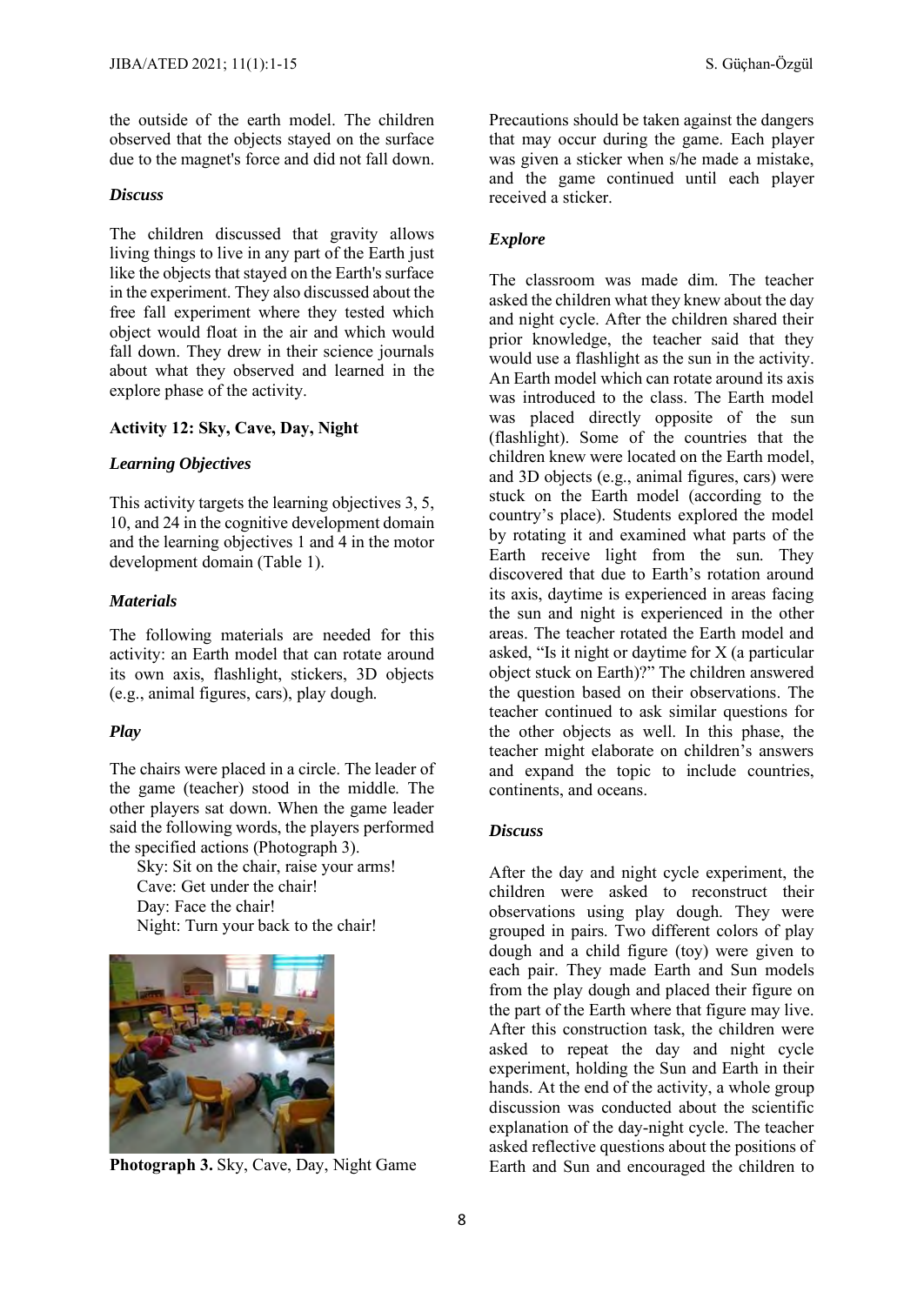provide scientific explanations for the day and night cycle.

# **FINDINGS**

In order to examine the effectiveness of the inquiry-based play activities on the conceptual understanding of young children about the shape of the Earth and the day-night cycle, the children's pre-test and post-test scores were analyzed using the paired samples t-Test. Regarding the concept of the shape of the Earth, there was a statistically significant difference between the pre-test scores  $(M= 1,00, SD=$ ,389) and the post-test scores (M=1,437, SD= ,49) with t(79)=-6,383 and p=.000. Similarly, the children's scores on the day-night cycle questions significantly increased from the pretest ( $M$ = ,112, SD= ,355) to the post-test ( $M$ = ,962, SD= ,906) with  $t(79)$ =-8,182 and p=.000. These findings show that the inquiry-based play activities positively affected the conceptual understanding of the children about the astronomical phenomena discussed in the activities. The findings indicate that the intervention procedure created a conceptual shift from the initial or synthetic concepts to the scientific explanations.

The children's science journal entries written during the inquiry-based learning activities provided qualitative data about their learning process. The themes emerged from the analysis of science journals in light of the related literature (Vosniadou & Brewer, 1992, 1994) is given in Table 2. In the first activity titled "Getting to Know our Earth", the children researched Earth's physical and social characteristics (i.e., the shape of it, oceans, countries, people). They examined pictures of the Earth using the resources that the teacher provided and discussed about their observations and experiences. At the end of the activity, the children made drawings about what they have learned in the activity. The children's drawings fell within the gravity theme of Table 2 and reflected a scientific mental model about the shape of the Earth. They drew countries and/or objects on Earth. Typical drawings from the children's journals are given in Photograph 4. They placed entities such as trees, buildings, or houses on different parts of the Earth, indicating that they did not think that those objects would fly off away from Earth or fall down.

**Table 2.** Themes Emerged from the Qualitative Analysis of Children's Journal Entries

|                           | The Shape of the Earth                                                                                                                                                                                                                                                          |
|---------------------------|---------------------------------------------------------------------------------------------------------------------------------------------------------------------------------------------------------------------------------------------------------------------------------|
| Gravity<br>Shape          | The placement of objects<br>on Earth (on top (SY&I),<br>on various parts of the<br>Earth (SC))<br>The movement of objects<br>(falling down to the ground<br>or floating in the air $(PR^*))$<br>Flat (I), Hollow Sphere<br>(SY), Dual Earth (SY),<br>$Ring (I)$ , Sphere $(SC)$ |
|                           |                                                                                                                                                                                                                                                                                 |
|                           | The Day and Night Cycle                                                                                                                                                                                                                                                         |
|                           |                                                                                                                                                                                                                                                                                 |
| The Place of<br>Sun       | Movement (up $\&$ down,<br>near $\&$ far (I)), the rotation<br>of Sun (SY)                                                                                                                                                                                                      |
| <b>Obstacles</b>          | Clouds, Mountains (I)                                                                                                                                                                                                                                                           |
| Earth                     | Rotation (SC)                                                                                                                                                                                                                                                                   |
| Sky<br><b>Observation</b> | Celestial bodies appear at<br>different times of the day,<br>the color of the sky $(OB^*)$                                                                                                                                                                                      |

 $SY = Synthetic \text{ model}, \text{I} = Initial \text{ model}, \text{SC} =$ Scientific model PR=Prediction, OB=Observation



**Photograph 4.** Children's Drawings of Earth

In the second activity titled "Gravity", the children made predictions about which objects would float in the air and which ones would fall down to the ground. Then, they tested their predictions and compared their observations to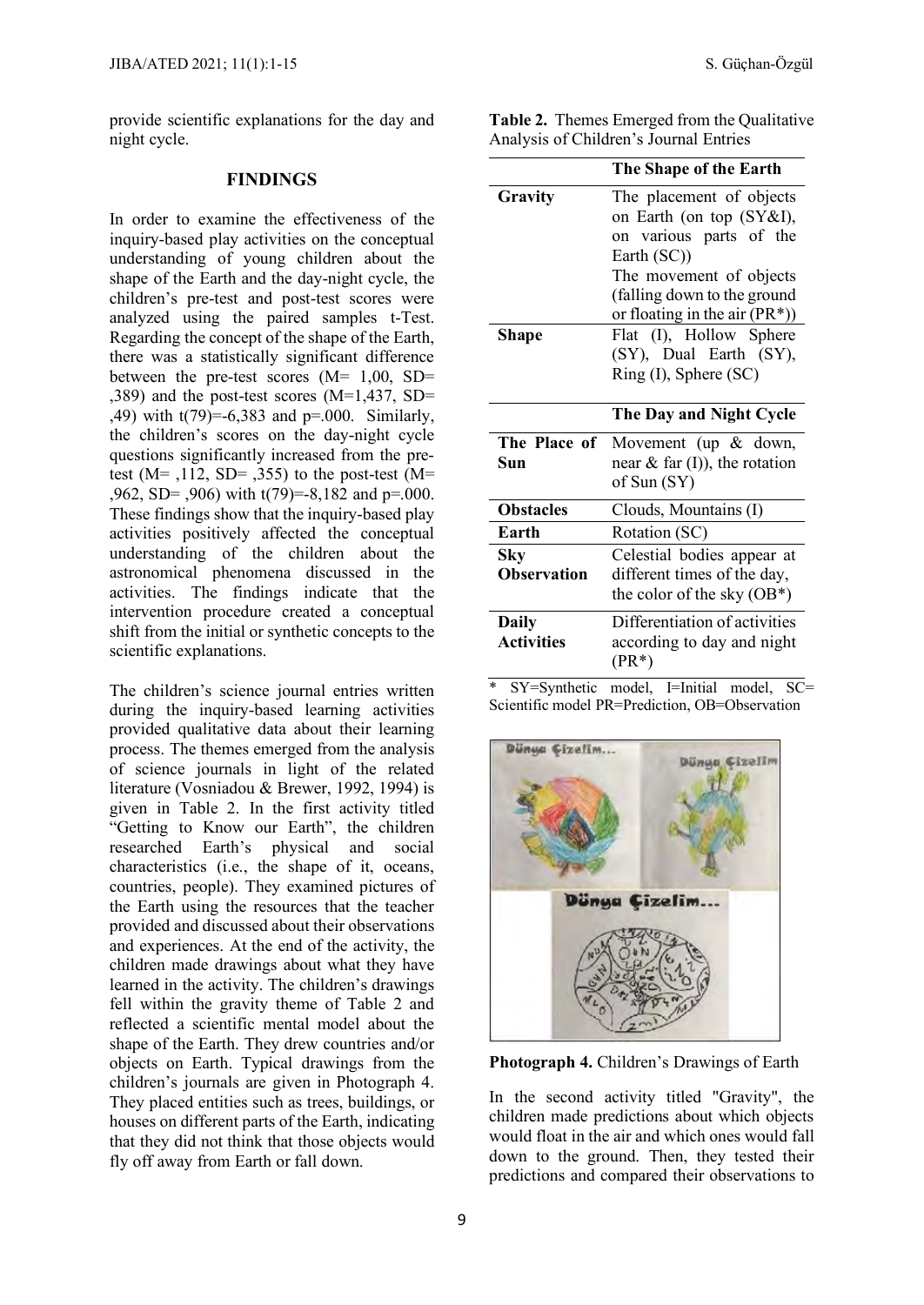the initial predictions. At the end of the activity, the children wrote in their science journals about what they learned in the gravity experiment. The children's drawings reflected the class discussions about how gravity pulls objects towards the Earth. One child's drawing is given in Photograph 5. The child's drawing correctly represents the movement of a car.



**Photograph 5**. A Child's Drawing about the Gravity Experiment

During the learning process of Activity 10, Day and Night, the children had a chance to role-play different daytime and night time activities and to discuss their similarities and differences. They also discussed the properties of day and night sky. Similar experiences took place in other activities as well, particularly in the Activities 6, 7, 8, and 9. As part of the Activity 10, the children made drawings about the differences between day and night in their journals. An example is given in Photograph 6. The example illustrates a child's classification about what s/he knows about day and night. The majority of children made accurate and explicit representations of their observations.

Findings revealed from the qualitative analysis of science journals support the statistically significant differences in children's understandings of the shape of the Earth and the day-night cycle. While writing in the science journals, they reflected on their prior knowledge, emergent learning, and experiences in the inquiry-based activities. Moreover, the teachers and the researcher had a chance to monitor and assess the intervention process.



**Photograph 6.** A Child's Journal Page for the Day and Night Activity

## **CONCLUSION and SUGGESTIONS**

The present study was designed to introduce inquiry-based play activities and to examine their effectiveness on the conceptual understanding of young children about the shape of the Earth and the day-night cycle. Both the qualitative and quantitative findings indicate a conceptual shift in children's understanding of the shape of the Earth and the day-night cycle toward a scientific model, pointing out the effectiveness of the intervention. The current findings add to a growing body of literature on the effectiveness of inquiry-based activities. The results of this study are consistent with the previous research studies that reported the positive impact of inquiry-based teaching on young children's conceptual development (Ampartzaki & Kalogiannakis, 2016; Bahar & Aksüt, 2020; Bulunuz, 2013; Cremin et al., 2015; Doğru & Şeker, 2012; Samarapungavan, et al., 2008; Samarapungavan, et al., 2011; Türkmen & Topkaç, 2015; Youngquist & Pataray- Ching, 2004). The current study contributes to the existing knowledge on inquiry-based teaching in early science by providing sample activities designed based on the PLC model for preschool teachers. The PLC model can be used to explore different scientific concepts and phenomena in preschool classrooms. This study implies that both inquiry-based approach and play should be taken into account when designing effective science activities for young children. The current study focused on Earth and space sciences; further research on other science concepts and phenomena would help us to establish a broader view on early science teaching.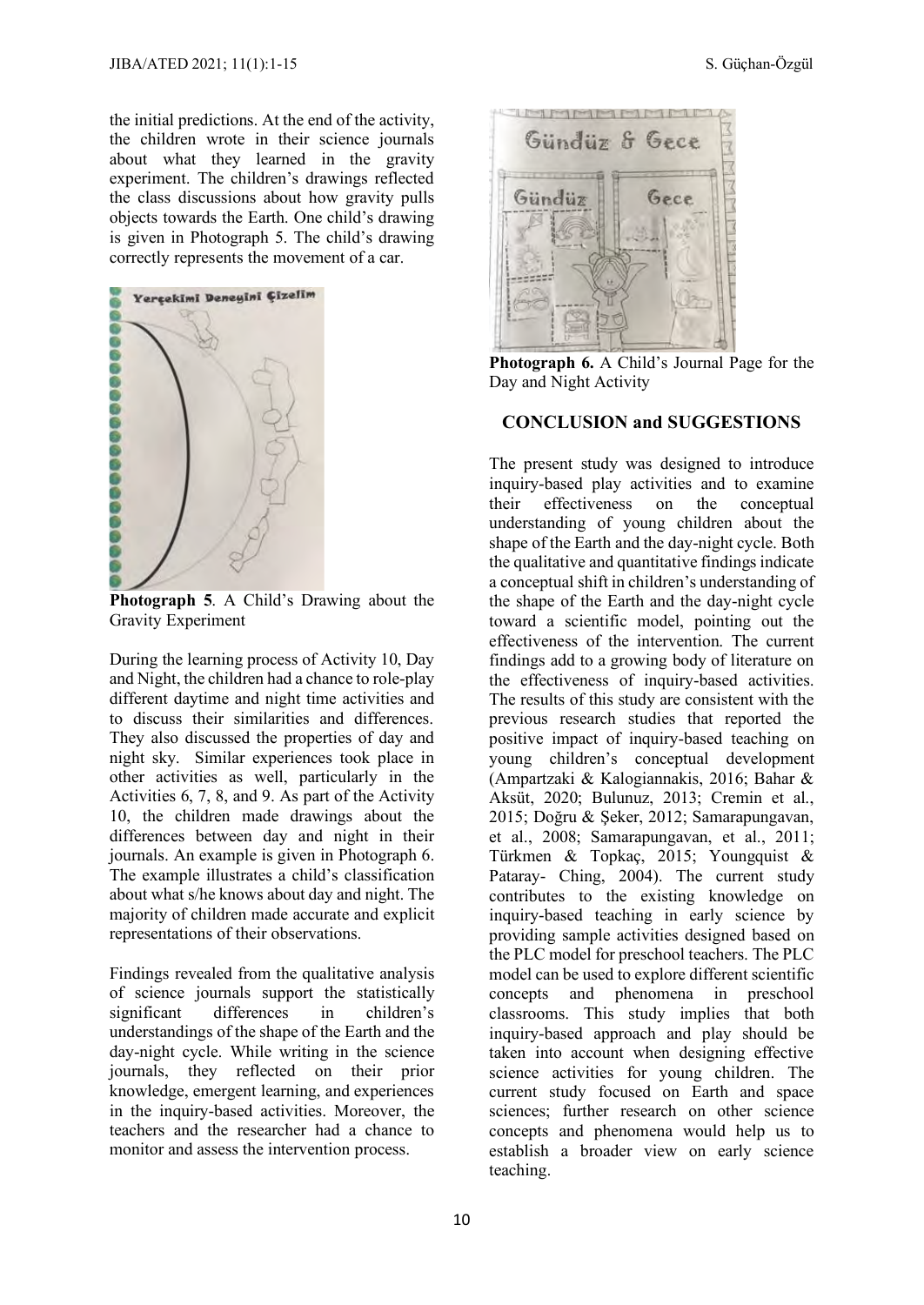#### **REFERENCES**

- Akman, B., & Güçhan Özgül, S. (2015). Role of play in teaching science in the early childhood years. In K. Cabe Trundle, & M. Saçkes (Eds.), *Research in early childhood science education* (pp. 237- 258). Springer.
- Ampartzaki, M., & Kalogiannakis, M. (2016). Astronomy in early childhood education:<br>A concent-based approach. *Early* A concept-based approach. *Early Childhood Education Journal, 44(2)*, 169–179. [http://doi.org/10.1007/s10643-](http://doi.org/10.1007/s10643-015-0706-5) [015-0706-5.](http://doi.org/10.1007/s10643-015-0706-5)
- Bahar, M., & Aksüt, P. (2020). Investigation on the effects of activity-based science teaching practices in the acquisition of problem solving skills for 5-6 year old pre-school children. *Journal of Turkish Science Education, 17(1)*, 22-39.
- Bredekamp, S., & Copple, C. (2006). *Developmentally appropriate practice in early childhood programs* (8th ed.). National Associaton for the Education of Young Children.
- Bulunuz, M. (2012). Developing Turkish preservice preschool teachers' attitudes and understanding about teaching science through play. *International Journal of Environmental & Science Education, 7*(2), 141-166.
- Bulunuz, M. (2013). Teaching science through play in kindergarten: Does integrated play and science instruction build understanding? *European Early Childhood Education Research Journal, 21*(2), 226–249. [http://doi.org/10.1080/1350293X.2013.7](http://doi.org/10.1080/1350293X.2013.789195) [89195.](http://doi.org/10.1080/1350293X.2013.789195)
- Bybee, R. W., Buchwald, E., Crissman, S., Heil, D. R., Kuerbis, P. J., Matsumoto, C., & McInerey, J. D. (1989). *Science and technology education for the elementary years: Frameworks for curriculum and instruction.* The National Center for Improving Instruction.
- Cremin, T., Glauert, E., Craft, A., Compton, A., & Stylianidou F. (2015). Creative little scientists: Exploring pedagogical synergies between inquiry- based and creative approaches in early years science. *Education 3-13*, *43*(4), 404-419, [https://doi.org/10.1080/03004279.2015.](https://doi.org/10.1080/03004279.2015.1020655) [1020655.](https://doi.org/10.1080/03004279.2015.1020655)
- Creswell, J. W. (2014). *Research design: Qualitative, quantitative, and mixed methods approaches.* SAGE Publications.
- Doǧru, M., & Şeker, F. (2012). The effect of science activities on concept acquisition of age 5-6 children groups. *Educational Sciences: Theory & Practice, 12*, 3011– 3024.
- Eshach, H., & Fried, M. N. (2005). Should science be taught in early childhood? *Journal of Science Education and*   $Technology, 14(3),$ [http://doi.org/10.1007/s10956-005-](http://doi.org/10.1007/s10956-005-7198-9) [7198-9.](http://doi.org/10.1007/s10956-005-7198-9)
- French, L. (2004). Science as the center of a coherent, integrated early childhood curriculum. *Early Childhood Research Quarterly, 19(1), 138–149.* [http://doi.org/10.1016/j.ecresq.2004.01.0](http://doi.org/10.1016/j.ecresq.2004.01.004) [04.](http://doi.org/10.1016/j.ecresq.2004.01.004)
- Güçhan-Özgül, S., Akman, B., & Saçkes, M. (2018). Çocukların Dünya'nın şekli ve gece-gündüz kavramlarına yönelik zihinsel modelleri [Children's mental models about the shape of the earth and day-night concepts]. *E-International Journal of Educational Research*, *9*(1), 66-82.

[http://doi.org/10.19160/ijer.379293.](http://doi.org/10.19160/ijer.379293)

- Güçhan Özgül, S., & Saçkes, M. (2015, September 9). *Adaptation of Earth-2 scale for Turkish kindergartners* [Conference session]. The Annual Meeting of the International Congress of European Early Childhood Education Research Association, Barcelona, Spain.
- İnan, H. Z., & İnan, T. (2015). 3Hs education: Examining hands-on, heads-on and hearts-on early childhood science education. *International Journal of Science Education, 37*(12), 1974-1991.
- Kallery, M. (2011). Astronomical concepts and events awareness for young children. *International Journal of Science Education, 33*(2), 341–369.
- Kampeza, M. (2006). Preschool children's ideas about the Earth as a cosmic body and the day/night cycle. *Journal of Science Education, 7*(2), 119–122.
- Kuhn, D., Black, J., Keselman, A., & Kaplan, D. (2000). The development of cognitive skills to support inquiry learning. *Cognition and Instruction, 18*(4), 495– 523.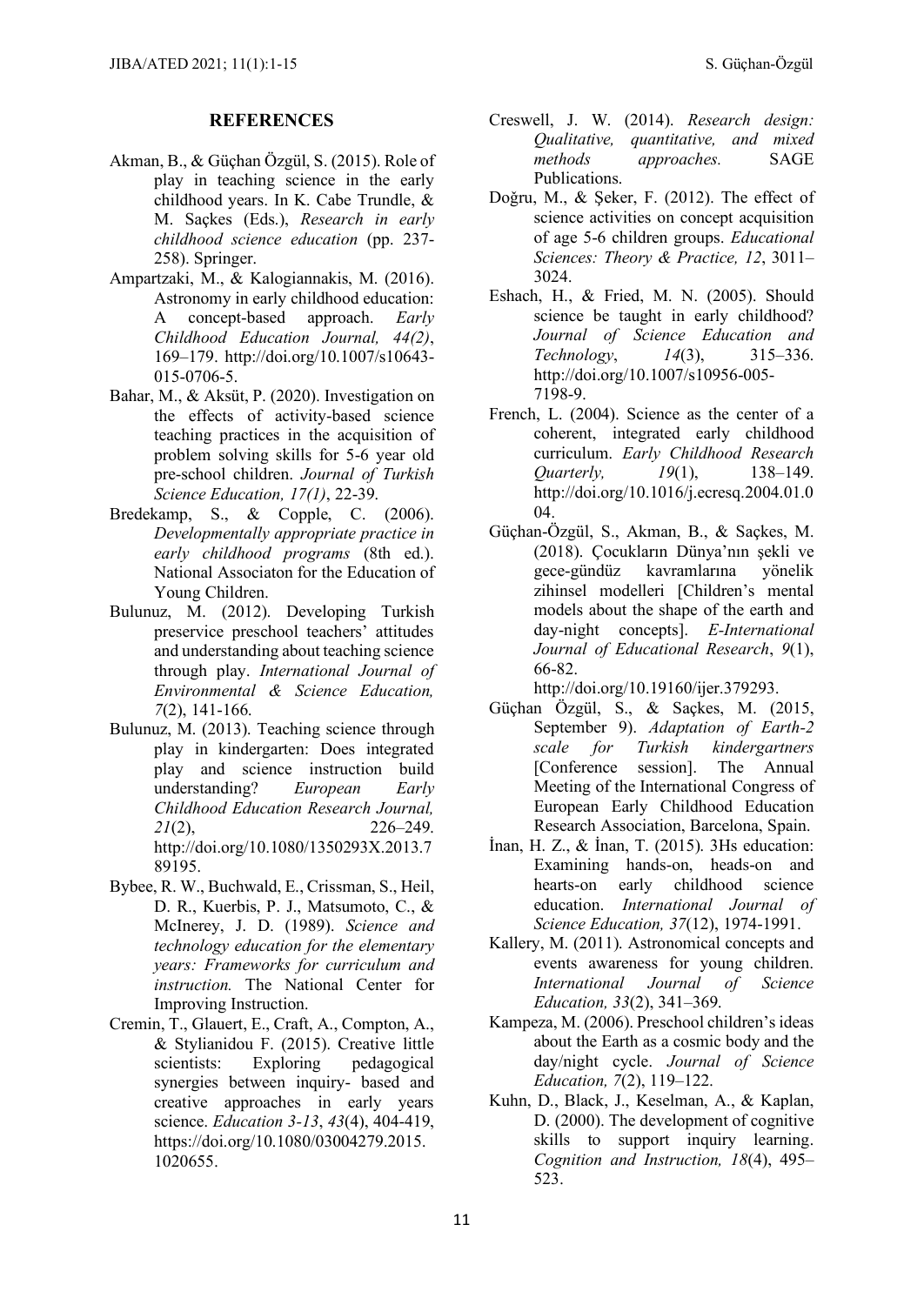[http://doi.org/10.1207/S1532690XCI180](http://doi.org/10.1207/S1532690XCI1804_3) [4\\_3.](http://doi.org/10.1207/S1532690XCI1804_3)

- Kuhn, D., & Pease, M. (2008). What needs to develop in the development of inquiry skills? *Cognition and Instruction, 26*(4), 512–559. [http://doi.org/10.1080/07370000802391](http://doi.org/10.1080/07370000802391745) [745](http://doi.org/10.1080/07370000802391745)
- Küçüközer, H., & Bostan, A. (2010). Ideas of kindergarten students on the day-night cycles, the seasons and the moon phases. *Educational Sciences: Theory & Practice*, *6*(2), 267–280.
- Ministry of National Education. (2013).<br>*Preschool education program. Preschool education* https://tegm.meb.gov.tr/dosya/okulonces i/ooproram.pdf.
- National Research Council. (2012). *A Framework for K-12 science education: Practices, crosscutting concepts, and core ideas*. The National Academies Press. [https://doi.org/10.17226/13165.](https://doi.org/10.17226/13165)
- National Research Council. (1996). *National science education standards.* The National Academies Press*. https://doi.org/10.17226/4962*
- National Research Council. (2000). *Inquiry and the national science education standards: A guide for teaching and learning*. National Academies Press. [http://www.nap.edu/catalog/9596.html.](http://www.nap.edu/catalog/9596.html)
- Özsoy, S. (2012). Is the earth flat or round? Primary school children's understandings of the planet earth: The case of Turkish children. *International Electronic Journal of Elementary Education, 4*(2), 407–415.
- Padilla, M. (2010). Inquiry, process skills, and thinking in science. *Science and Children, 48*(2), 8-9.
- Saçkes, M. (2015). Kindergartners' mental models of the day and night cycle: Implications for instructional practices in early childhood classrooms. *Educational Sciences: Theory & Practice, 15*(4), 997– 1006. http://doi.org/10.12738/estp.2015.4.274 1
- Saçkes, M., Smith, M. M., & Trundle, K. C. (2016). US and Turkish preschoolers' observational knowledge of astronomy. *International Journal of Science Education, 38*(1), 116–129. http://doi.org/10.1080/09500693.2015.1 132858
- Samarapungavan, A., Mantzicopoulos, P., & Patrick, H. (2008). Learning science through inquiry in kindergarten. *Science Education, 92*(5), 868–908. [http://doi.org/10.1002/sce.20275.](http://doi.org/10.1002/sce.20275)
- Samarapungavan, A., Patrick, H., & Mantzicopoulos, P. (2011). What kindergarten students learn in inquirybased science classrooms. *Cognition and Instruction.* 29(4), 416–470. [http://doi.org/10.1080/07370008.2011.6](http://doi.org/10.1080/07370008.2011.608027) [08027.](http://doi.org/10.1080/07370008.2011.608027)
- Spektor-Levy, O., Baruch, Y. K., & Mevarech, Z. (2013). Science and scientific curiosity in pre-school—The teacher's point of view. *International Journal of Science Education, 35*(13), 2226–2253. [http://doi.org/10.1080/09500693.2011.6](http://doi.org/10.1080/09500693.2011.631608) [31608](http://doi.org/10.1080/09500693.2011.631608)
- Straatemeier, M., van der Maas, H. L. J., & Jansen, B. R. J. (2008). Children's knowledge of the Earth: A new methodological and statistical approach. *Journal of Experimental Child Psychology, 100*(4), 276–96. [http://doi.org/10.1016/j.jecp.2008.03.00](http://doi.org/10.1016/j.jecp.2008.03.004) [4.](http://doi.org/10.1016/j.jecp.2008.03.004)
- Tao, Y., Oliver, M., & Venville, G. (2013). Chinese and Australian children's understandings of the Earth: A cross cultural study of conceptual development. *Cultural Studies of Science Education, 8*(2), 253–283. http://doi.org/10.1007/s11422-012- 9415-1
- Türkmen, H., & Topkaç, D. D. (2015). Effects of learning cycle model in preschool kids learning of the growth of plant. *Participatory Educational Research, 2*(3), 33-42.
- Trundle, K. C., & Saçkes, M. (2012). Science and early education. In R. C. Pianta, W. S. Barnett, L. M. Justice, & S. M. Sheridan (Eds.), *Handbook of early childhood education* (pp. 240–258). Guilford Press.
- Trundle, K. C., & Smith, M. M. (2017). A hearts-on, hands-on, minds-on model for preschool science learning. *Young Child, 72*(1), 80–86.
- Tu, T. (2006). Preschool science environment: What is available in a preschool classroom? *Early Childhood Education Journal, 33*(4), 245–251.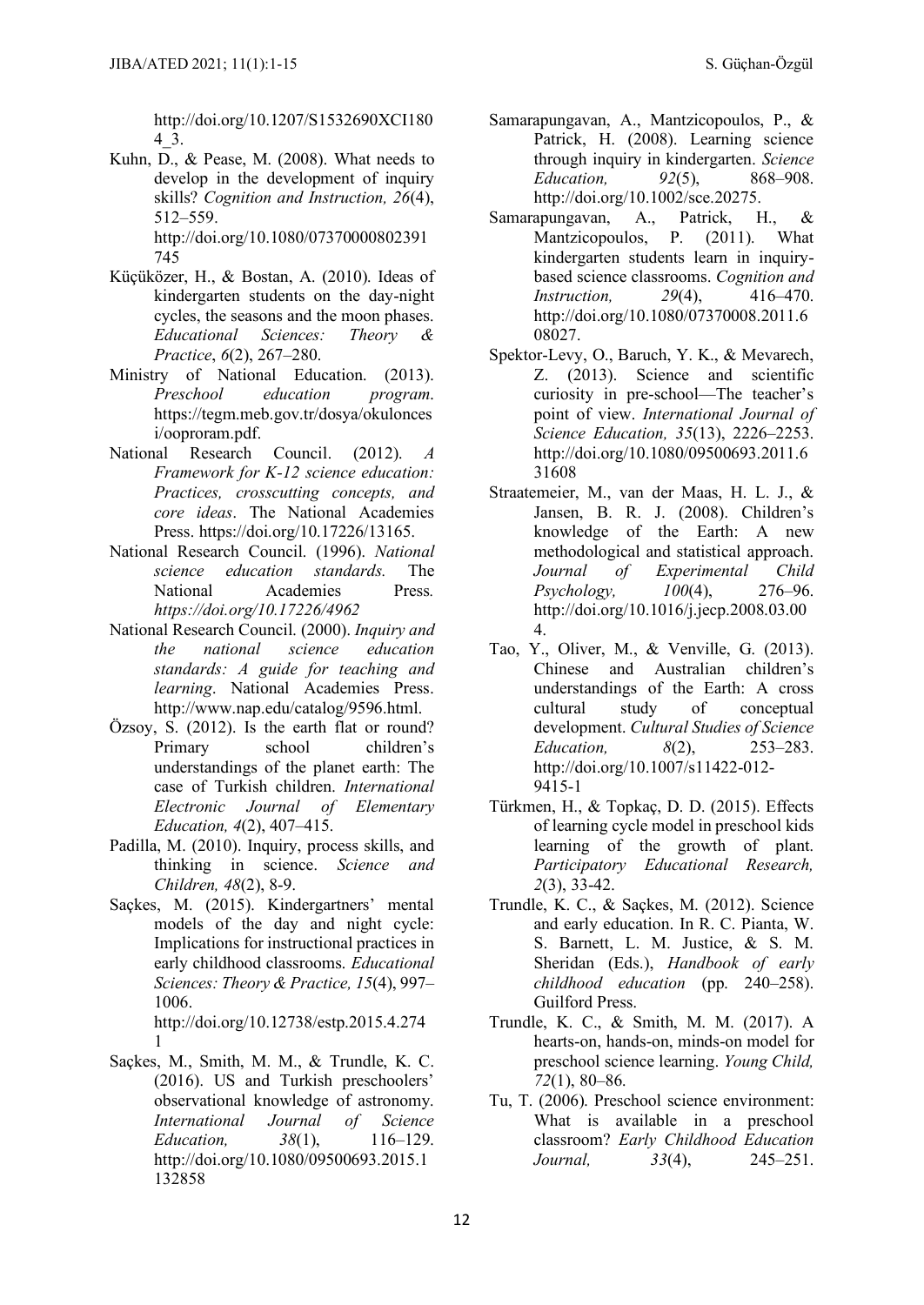http://doi.org/10.1007/s10643-005- 0049-8

- Uysal, H., Tepetaş Cengiz, Ş., Güçhan Özgül, S., Akar Gençer, A., & Akman, B. (2016). Okul öncesi öğretmenlerinin bilim defterlerine ilişkin görüşlerinin incelenmesi [Investigation of preschool teachers' opinions about science journals]. *Necatibey Faculty of Education Electronic Journal of Science and Mathematics Education*, *10*(1), 85- 106.
- Vosniadou, S., & Brewer, W. F. (1992). Mental models of the earth: A study of conceptual change in childhood. *Cognitive Psychology, 24*(4), 535–585. [http://doi.org/10.1016/0010-](http://doi.org/10.1016/0010-0285(92)90018-W) [0285\(92\)90018-W.](http://doi.org/10.1016/0010-0285(92)90018-W)
- Vosniadou, S., & Brewer, W. F. (1994). Mental models of the day/night cycle. *Cognitive Science, 18*(1), 123–183. [http://doi.org/10.1016/0364-](http://doi.org/10.1016/0364-0213(94)90022-1) [0213\(94\)90022-1.](http://doi.org/10.1016/0364-0213(94)90022-1)
- Vosniadou, S., Skopeliti, I., & Ikospentaki, K. (2004). Modes of knowing and ways of reasoning in elementary astronomy. *Cognitive Development, 19*(2), 203–222.

[http://doi.org/10.1016/j.cogdev.2003.12.](http://doi.org/10.1016/j.cogdev.2003.12.002) [002](http://doi.org/10.1016/j.cogdev.2003.12.002)

- Watters, J. J., Diezmann, C. M., Grieshaber, S. J., & Davis, J. M. (2001). Enhancing science education for young children: A contemporary initiative. *Australian Journal of Early Childhood, 26*(2*)*, 1–7.
- Youngquist, J., & Pataray-Ching, J. (2004). Revisiting "play": Analyzing and articulating acts of inquiry. *Early Childhood Education Journal, 31*(3), 171–178. [http://doi.org/http://dx.doi.org/10.1023/](http://doi.org/http:/dx.doi.org/10.1023/B:ECEJ.0000012135.73710.0) [B:ECEJ.0000012135.73710.0.](http://doi.org/http:/dx.doi.org/10.1023/B:ECEJ.0000012135.73710.0)
- Zotti, G., Hoffmann, S. M., Wolf, A., Chéreau, F., & Chéreau, G. (2021). The simulated sky: Stellarium for cultural astronomy research. *Journal of Skyscape Archaeology,*  $6(2)$ , <https://doi.org/10.1558/jsa.17822>

# **Citation Information**

Güçhan-Özgül, S. (2021). Integration of inquiry and play: Young children's conceptual change in astronomy. *Journal of Inquiry Based Activities, 11*(1), 1-15. https://www.ated.info.tr/ojs-3.2.1- 3/index.php/ated/issue/view/21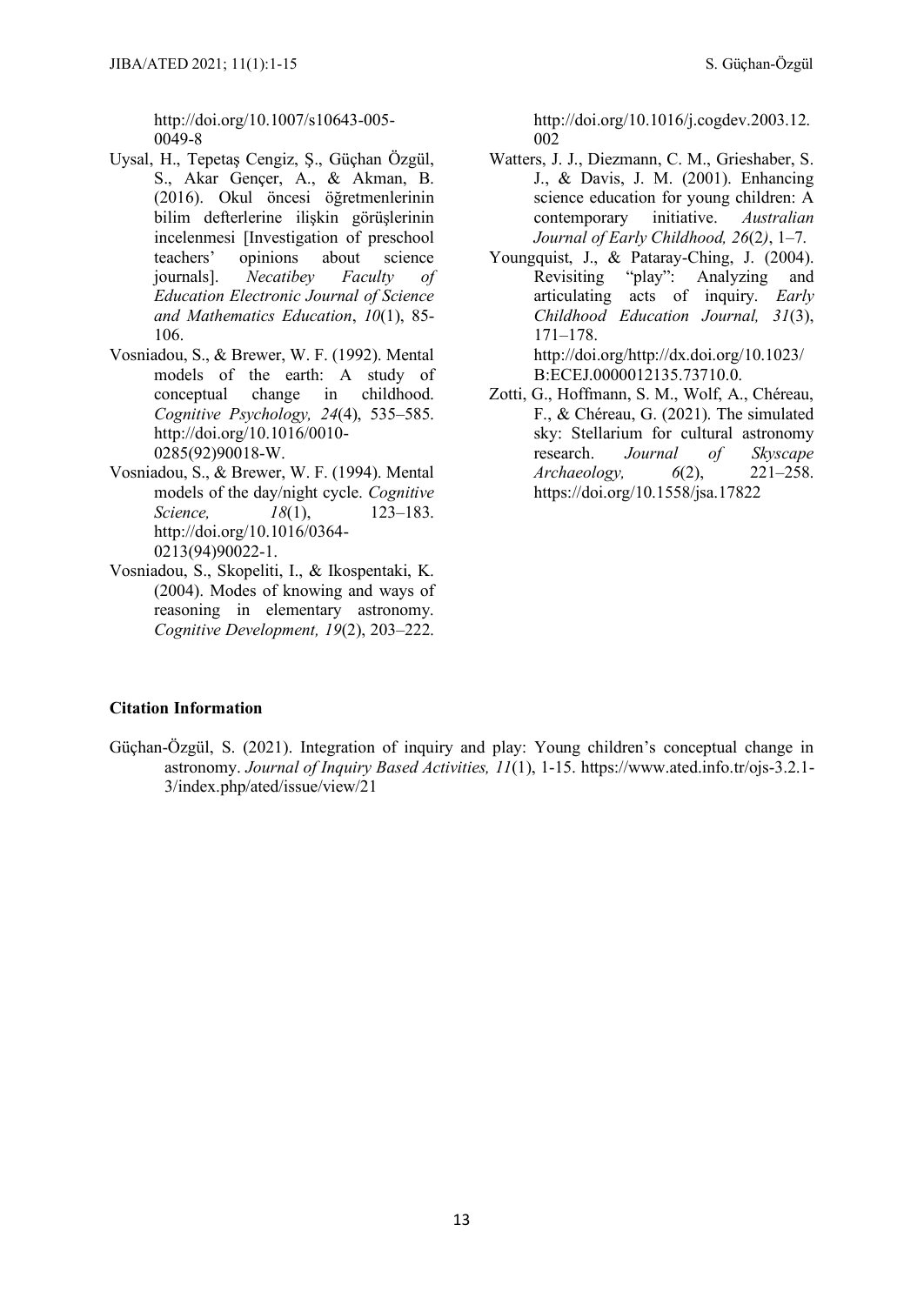# Appendix

## The Lesson Plan of the Activity 7: Day Sky Observation

**Activity Type:** Science and Play (large and small group activity)

**Age** : 60-72 Months

#### **Learning Objectives (LO) and Performance Indicators (PI): Cognitive Development:**

LO 3. Remembers prior perceptions.

PI: *Retells an event. Describes a situation. Applies prior knowledge to new situations.*

LO 5. Observes objects and entities.

PI: *Names and describes an object using its color, shape, size, length, texture, sound, smell, material, taste, and usage purposes.*

LO 6. Pairs objects and entities according to their characteristics.

PI: *Detects identical objects / entities. Matches object / entities with their shadows or pictures.*

LO 10. Follows spatial directions.

PI: *Follows the teacher's spatial instructions.*

Additional LO 23. Explains the differences between day and night.

PI: *Distinguishes the objects in the sky during the day from the objects in the sky during the night. Gives examples of different activities performed during the day or night.*

## **Motor Development:**

LO 1. Performs gross motor movements.

PI: *Walks according to the teacher's instructions.*

LO 4. Perform movements that require fine motor skills.

PI: *Paints using different materials.*

## **Language Development:**

LO 5. Uses language for communication purposes.

PI: *Starts a conversation. Participates in conversation.*

**Materials:** Storybook, science journals, colored crayons, daytime cards prepared by the teacher.

**Vocabulary and Concepts:** Day, Sun, Moon, Star, Sky

#### **Play**

# **The Teaching and Learning Process**

First, children are asked to think about the daytime activities: What kind of activities do we engage in during the daytime?

A storybook with drawings of the day sky is read. Daytime activities, celestial bodies, and entities that are observable in the sky during the day are discussed. Prior to the lesson, the teacher prepares cards on which there are celestial bodies and daytime sky objects/entities. These cards are hidden in different parts of the classroom. Children are asked to find these cards. There is a card for each child. Each student tries to find his/her card according to the teacher's directions. Directions are as follows: "Day" as s/he gets closer to the card and "Night" as s/he gets farther away from the card. These same cards are also available on the observation record desks prepared in the schoolyard so that children will find out which table and chair they will sit on.

# **Explore**

Children find their chairs by matching their cards with the cards on the chairs. Children examine the related page of their science journals and the questions that they need to answer during the daytime observation.

- What does the day sky look like?
- Can we see the Sun?
- What else do we see in the sky?